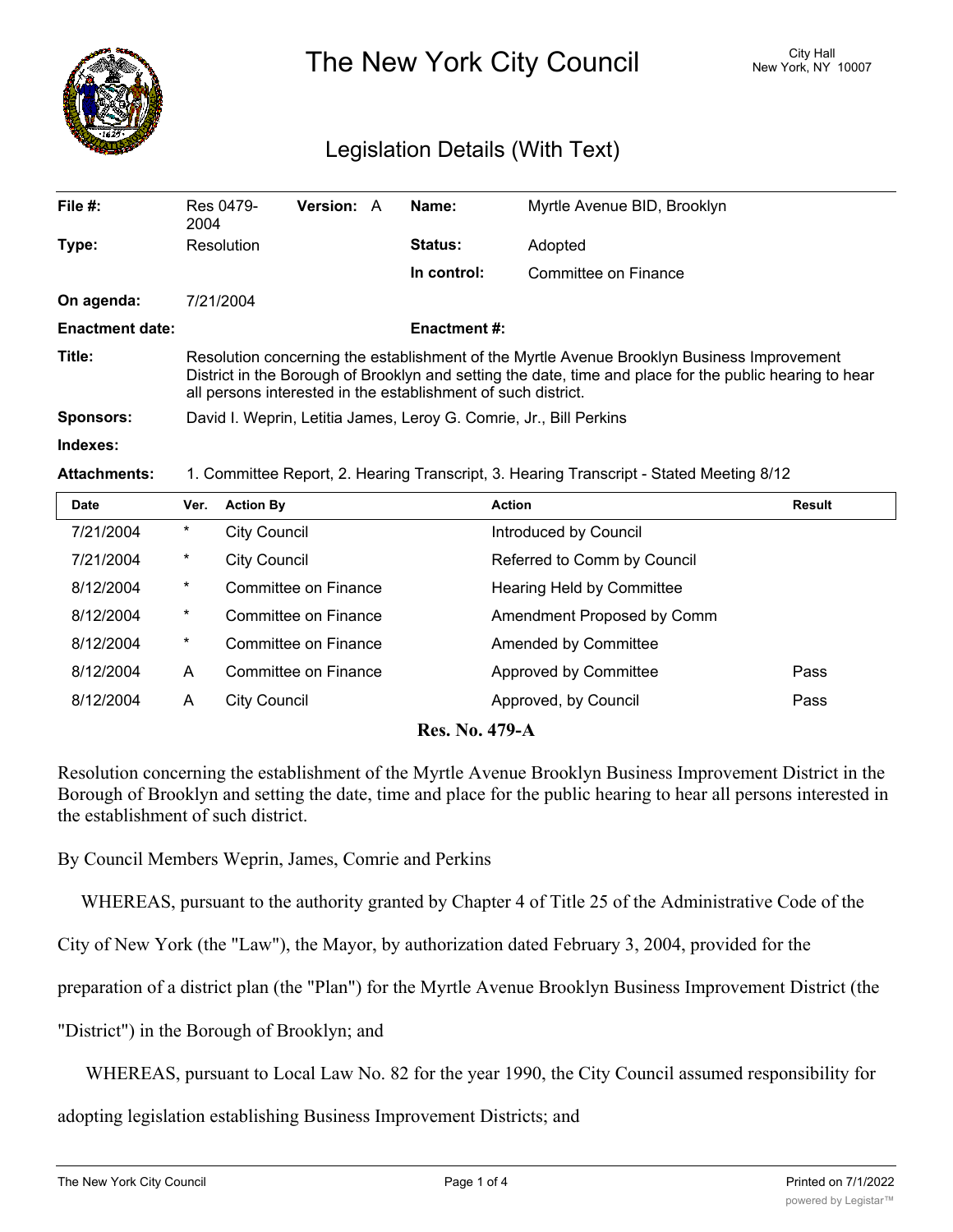WHEREAS, pursuant to section 25-405 (c) of the Law, the New York City Department of Small Business Services ("SBS") submitted the Plan to the City Planning Commission (the "CPC") on April 5, 2004; and

 WHEREAS, pursuant to section 25-405 (c) of the Law, the CPC submitted the Plan to the City Council on or about April 6, 2004; and

 WHEREAS, pursuant to section 25-405 (c) of the Law, the CPC submitted the Plan to the Council Member representing the council district in which the proposed district is located on or about April 6, 2004; and

 WHEREAS, pursuant to section 25-405 (c) of the Law, the CPC submitted the Plan to the community board (Brooklyn Community Board Number 2, hereinafter referred to as the "Community Board") for the community district in which the proposed District is located on or about April 5, 2004; and

 WHEREAS, pursuant to section 25-405 (c) of the Law, the Community Board notified the public of the Plan in accordance with the requirements established by the CPC; and

 WHEREAS, pursuant to section 25-405 (c) of the Law, the Community Board conducted a public hearing on April 14, 2004; and

 WHEREAS, on April 14, 2004, the Community Board voted to approve the establishment of the District; and,

 WHEREAS, pursuant to section 25-405 (c) of the Law, the CPC reviewed the Plan, held a public hearing and prepared a report certifying its unqualified approval of the Plan; and

 WHEREAS, pursuant to section 25-405 (c) of the Law, the CPC submitted its report to the Mayor, to the City Council and to the Council Member representing the council district in which the proposed District is located; and

WHEREAS, pursuant to section 25-405 (c) of the Law, a copy of the CPC's report, together with the original Plan, was transmitted for filing with the City Clerk on June 17, 2004; and

 WHEREAS, pursuant to section 25-406 (a) of the Law, a copy of the Plan and the CPC's report are annexed hereto and are made part of this Resolution; and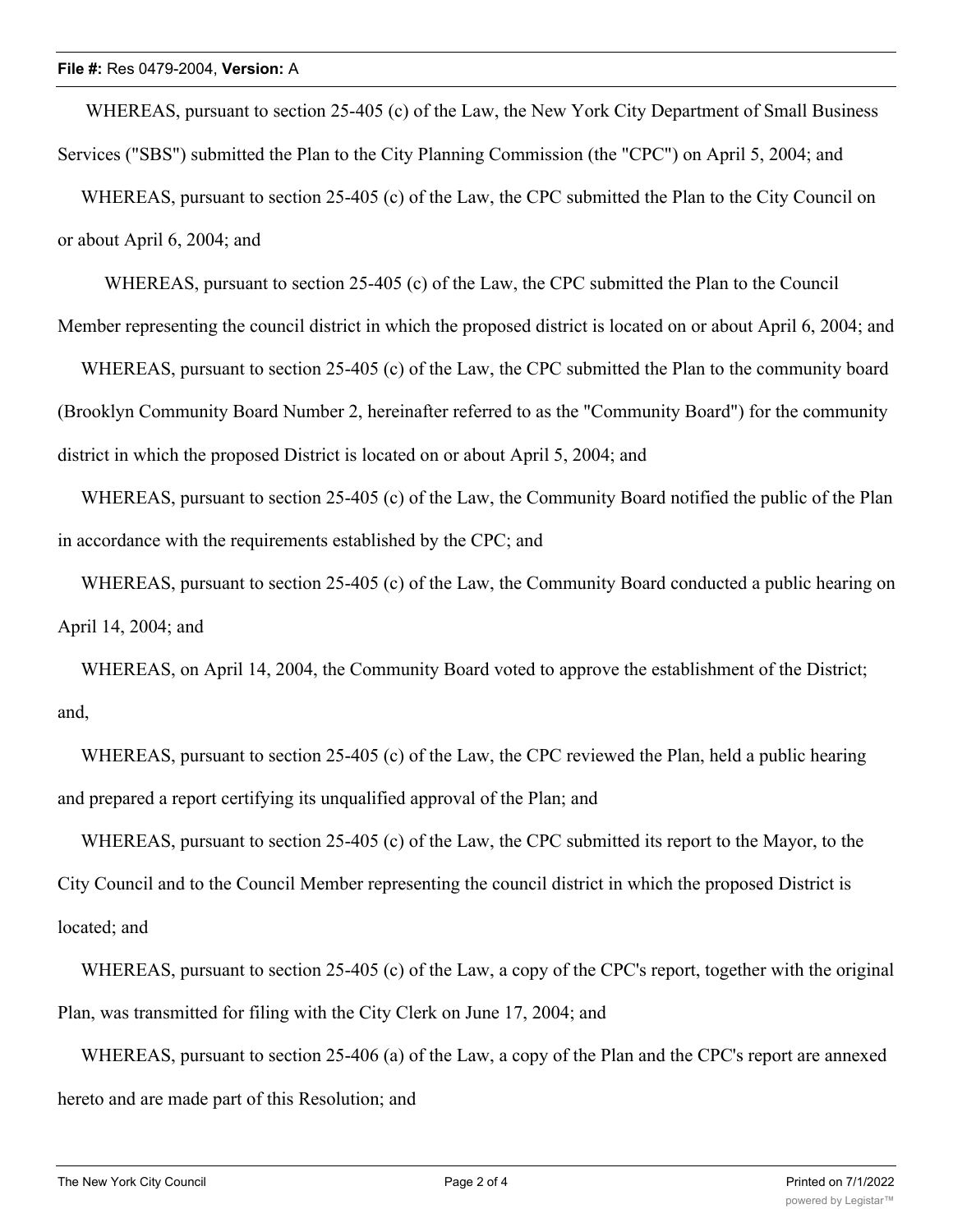## **File #:** Res 0479-2004, **Version:** A

 WHEREAS, pursuant to section 25-406 (a) of the Law, the Plan is on file for public inspection in the Office of the City Clerk, Municipal Building, Room 265, New York, New York; and

 WHEREAS, pursuant to Section 25-406 (b) of the Law, any owner of real property, deemed benefited and therefore within the District, objecting to the plan must file an objection at the Office of the City Clerk within thirty days of the conclusion of the hearing held by the City Council, notice of which is provided by this Resolution, on forms made available by the City Clerk; and

 WHEREAS, pursuant to Section 25-406 (b) of the Law, if owners of at least fifty-one percent of the assessed valuation of all the benefited real property situated within the boundaries of the District proposed for establishment, as shown upon the latest completed assessment roll of the City, or at least fifty-one percent of the owners of benefited real property within the area included in the District proposed for establishment, file objections to the Plan with the City Clerk within the thirty-day objection period, the District will not be established; now, therefore, be it

RESOLVED, that the Council of the City of New York, pursuant to Section 25-406 of the Law, hereby directs that:

 (i) September 9, 2004 is the date and 10:00 a.m. is the time and the City Council Committee Meeting Room, 2nd Floor, City Hall is the place for a public hearing (the "Public Hearing") to hear

all persons interested in the establishment of the District;

 (ii) the Myrtle Avenue Brooklyn BID Steering Committee shall, not less than ten nor more than thirty days before the date of the Public Hearing, mail a copy of this Resolution or a summary thereof to each owner of real property within the proposed District at the address shown on the latest City assessment roll, to such other persons as are registered with the City to receive tax bills concerning real property within the proposed District, and to the tenants of each building within the proposed District;

(iii) the Department of Small Business Services shall arrange for the publication of a copy of this Resolution or a summary thereof at least once in the City Record or a newspaper in general circulation in